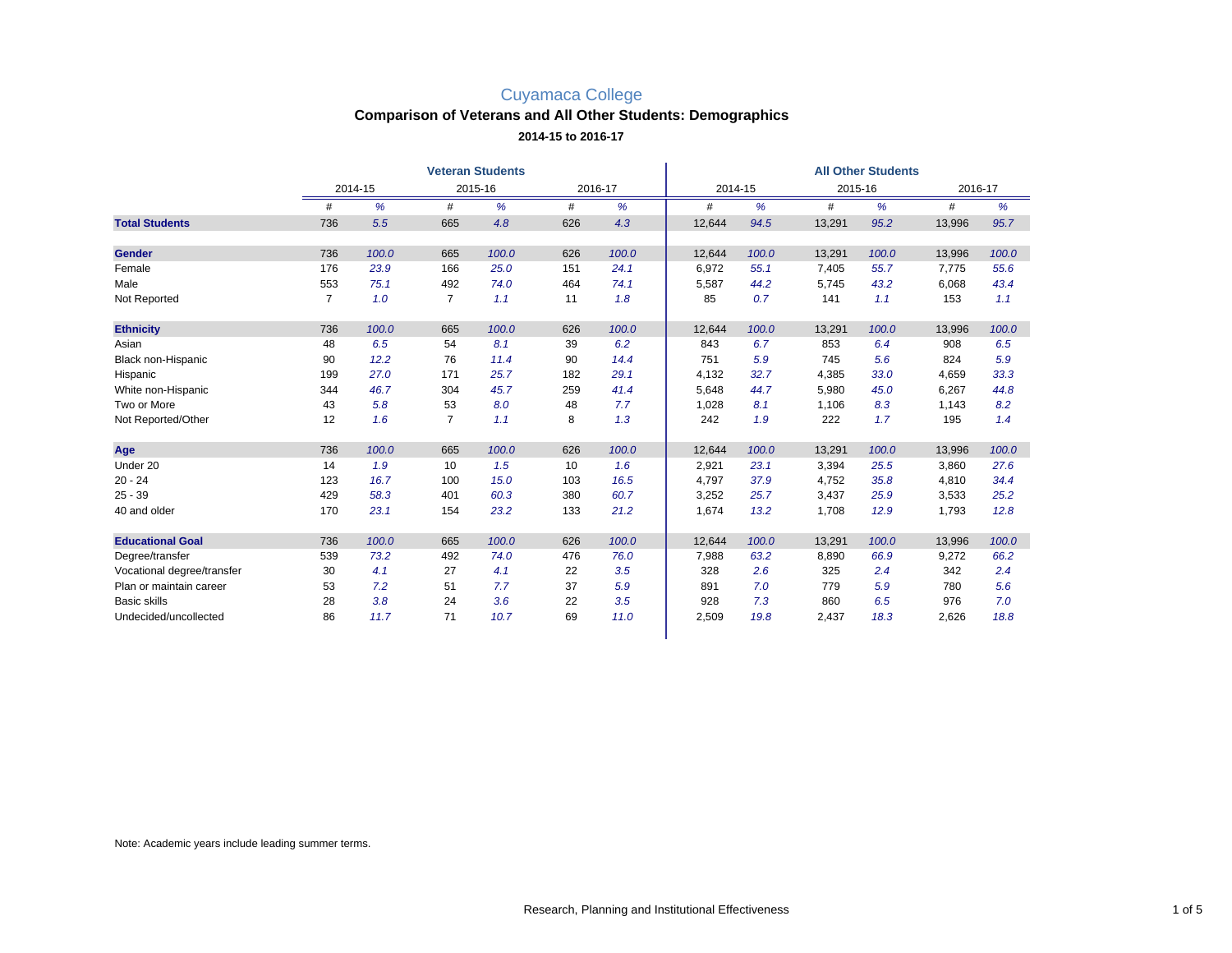# **Comparison of Veteran and All Other Students: Outcomes**

#### **2014-15 to 2016-17**

|                                           | <b>Veteran Students</b> |         |         |       |         |       | <b>All Other Students</b> |       |         |       |        |         |  |
|-------------------------------------------|-------------------------|---------|---------|-------|---------|-------|---------------------------|-------|---------|-------|--------|---------|--|
|                                           |                         | 2014-15 | 2015-16 |       | 2016-17 |       | 2014-15                   |       | 2015-16 |       |        | 2016-17 |  |
|                                           | #                       | %       | #       | %     | #       | %     | #                         | %     | #       | %     | #      | %       |  |
| <b>Total Students</b>                     | 736                     | 5.5     | 665     | 4.8   | 626     | 4.3   | 12,644                    | 94.5  | 13,291  | 95.2  | 13,996 | 95.7    |  |
| <b>Course Retention</b>                   | 2,570                   | 100.0   | 2,153   | 100.0 | 2,110   | 100.0 | 41,185                    | 100.0 | 42,781  | 100.0 | 45,647 | 100.0   |  |
| Retained                                  | 2,270                   | 88.3    | 1,866   | 86.7  | 1,855   | 87.9  | 35,325                    | 85.8  | 37,307  | 87.2  | 40,041 | 87.7    |  |
| Withdrew                                  | 300                     | 11.7    | 287     | 13.3  | 255     | 12.1  | 5,860                     | 14.2  | 5,474   | 12.8  | 5,606  | 12.3    |  |
| <b>Course Success</b>                     | 2,570                   | 100.0   | 2,153   | 100.0 | 2,110   | 100.0 | 41,185                    | 100.0 | 42,781  | 100.0 | 45,647 | 100.0   |  |
| Successful                                | 1,914                   | 74.5    | 1,553   | 72.1  | 1,461   | 69.2  | 29,834                    | 72.4  | 31,848  | 74.4  | 33,756 | 74.0    |  |
| Not Successful                            | 356                     | 13.9    | 313     | 14.5  | 394     | 18.7  | 5,491                     | 13.3  | 5,459   | 12.8  | 6,285  | 13.8    |  |
| Withdrew                                  | 300                     | 11.7    | 287     | 13.3  | 255     | 12.1  | 5,860                     | 14.2  | 5,474   | 12.8  | 5,606  | 12.3    |  |
| <b>Persistence to Following Fall Term</b> | 736                     | 100.0   | 665     | 100.0 | 626     | 100.0 | 12,644                    | 100.0 | 13,291  | 100.0 | 13,996 | 100.0   |  |
| Persisted                                 | 240                     | 32.6    | 206     | 31.0  | 210     | 33.5  | 4,844                     | 38.3  | 5,241   | 39.4  | 5,237  | 37.4    |  |
| <b>Did Not Persist</b>                    | 496                     | 67.4    | 459     | 69.0  | 416     | 66.5  | 7,800                     | 61.7  | 8,050   | 60.6  | 8,759  | 62.6    |  |
| <b>Academic Year Units Attempted</b>      | 736                     | 100.0   | 665     | 100.0 | 626     | 100.0 | 12,644                    | 100.0 | 13,291  | 100.0 | 13,996 | 100.0   |  |
| $0.1 - 5.9$                               | 77                      | 10.5    | 88      | 13.2  | 79      | 12.6  | 2,226                     | 17.6  | 2,313   | 17.4  | 2,403  | 17.2    |  |
| $6.0 - 11.9$                              | 167                     | 22.7    | 136     | 20.5  | 121     | 19.3  | 2,800                     | 22.1  | 2,944   | 22.2  | 3,033  | 21.7    |  |
| $12.0 - 17.9$                             | 154                     | 20.9    | 140     | 21.1  | 154     | 24.6  | 2,405                     | 19.0  | 2,418   | 18.2  | 2,556  | 18.3    |  |
| $18.0 - 23.9$                             | 103                     | 14.0    | 97      | 14.6  | 74      | 11.8  | 1,780                     | 14.1  | 1,815   | 13.7  | 1,996  | 14.3    |  |
| $24.0 - 29.9$                             | 108                     | 14.7    | 101     | 15.2  | 103     | 16.5  | 2,234                     | 17.7  | 2,384   | 17.9  | 2,436  | 17.4    |  |
| 30.0 and above                            | 127                     | 17.3    | 103     | 15.5  | 95      | 15.2  | 1,199                     | 9.5   | 1,417   | 10.7  | 1,572  | 11.2    |  |
| Mean Units Attempted                      | 17.6                    |         | 17.2    |       | 17.4    |       | 15.7                      |       | 16.0    |       | 16.1   |         |  |
| <b>Academic Year Units Completed</b>      | 736                     | 100.0   | 665     | 100.0 | 626     | 100.0 | 12,644                    | 100.0 | 13,291  | 100.0 | 13,996 | 100.0   |  |
| 0.0                                       | 91                      | 12.4    | 91      | 13.7  | 92      | 14.7  | 1,758                     | 13.9  | 1,600   | 12.0  | 1,742  | 12.4    |  |
| $0.1 - 5.9$                               | 108                     | 14.7    | 111     | 16.7  | 99      | 15.8  | 2,433                     | 19.2  | 2,650   | 19.9  | 2,716  | 19.4    |  |
| $6.0 - 11.9$                              | 155                     | 21.1    | 146     | 22.0  | 138     | 22.0  | 2,681                     | 21.2  | 2,824   | 21.2  | 3,000  | 21.4    |  |
| $12.0 - 17.9$                             | 145                     | 19.7    | 109     | 16.4  | 119     | 19.0  | 2,070                     | 16.4  | 2,132   | 16.0  | 2,195  | 15.7    |  |
| $18.0 - 23.9$                             | 91                      | 12.4    | 90      | 13.5  | 58      | 9.3   | 1,629                     | 12.9  | 1,713   | 12.9  | 1,863  | 13.3    |  |
| $24.0 - 29.9$                             | 70                      | 9.5     | 72      | 10.8  | 79      | 12.6  | 1,451                     | 11.5  | 1,593   | 12.0  | 1,641  | 11.7    |  |
| 30.0 and above                            | 76                      | 10.3    | 46      | 6.9   | 41      | 6.5   | 622                       | 4.9   | 779     | 5.9   | 839    | 6.0     |  |
| Mean Units Completed                      |                         | 13.4    | 12.5    |       | 12.5    |       | 11.9                      |       | 12.3    |       | 12.4   |         |  |
| <b>Academic Year GPA</b>                  | 644                     | 100.0   | 582     | 100.0 | 553     | 100.0 | 10,762                    | 100.0 | 11,441  | 100.0 | 12,153 | 100.0   |  |
| 1.99 and below                            | 148                     | 23.0    | 139     | 23.9  | 164     | 29.7  | 2,306                     | 21.4  | 2,370   | 20.7  | 2,398  | 19.7    |  |
| $2.00 - 2.59$                             | 99                      | 15.4    | 88      | 15.1  | 79      | 14.3  | 1,708                     | 15.9  | 1,669   | 14.6  | 1,804  | 14.8    |  |
| $2.60 - 2.99$                             | 59                      | 9.2     | 63      | 10.8  | 49      | 8.9   | 1,129                     | 10.5  | 1,188   | 10.4  | 1,216  | 10.0    |  |
| 3.00 and above                            | 338                     | 52.5    | 292     | 50.2  | 261     | 47.2  | 5,619                     | 52.2  | 6,214   | 54.3  | 6,735  | 55.4    |  |
| Mean Academic Year GPA                    |                         | 2.69    |         | 2.68  | 2.53    |       | 2.69                      |       | 2.75    |       | 2.78   |         |  |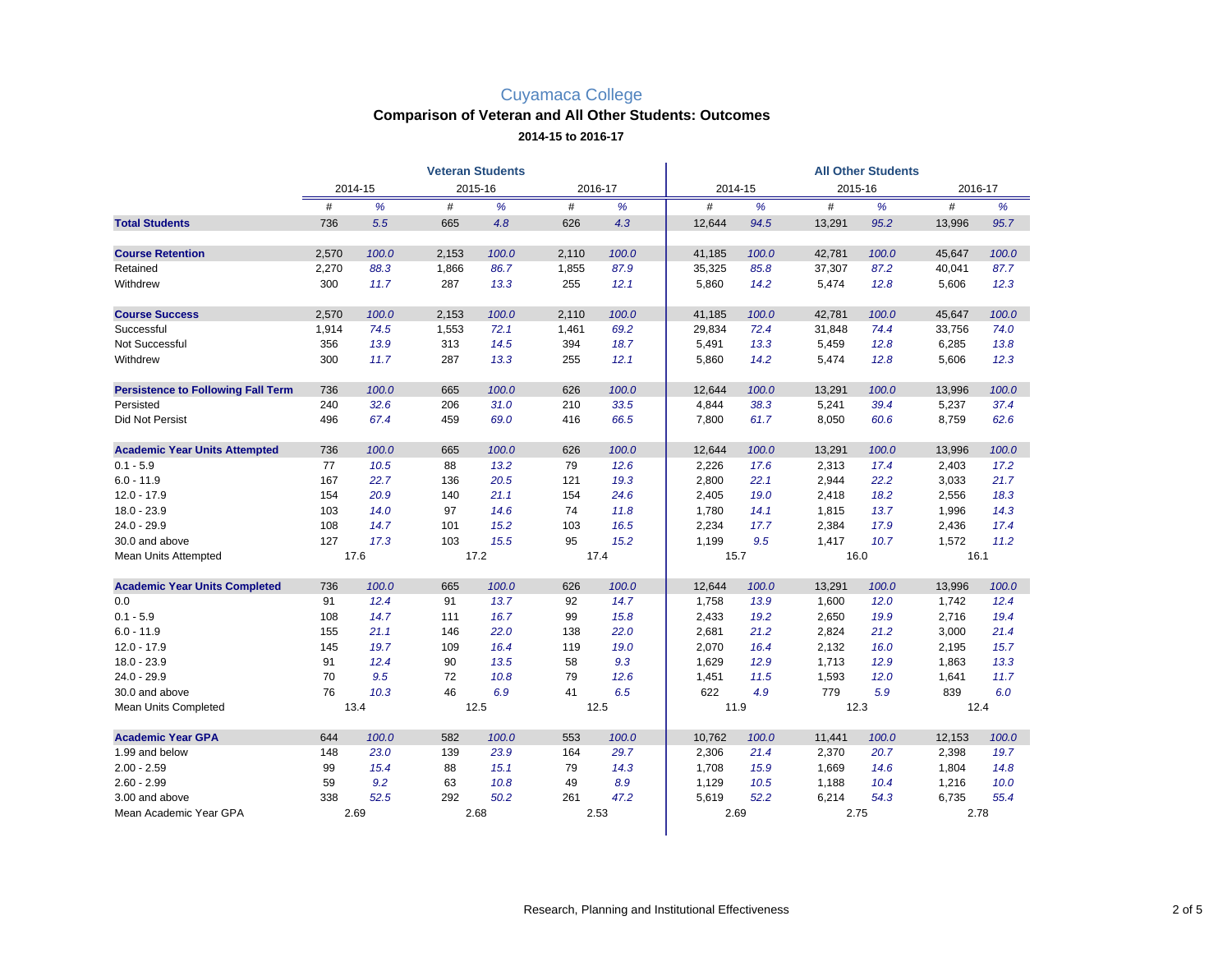## **Comparison of Veteran and All Other Students: Outcomes by Ethnicity**

**2014-15 to 2016-17**

|                              |       | <b>All Other Students</b> |                |       |         |       |         |       |         |       |        |         |  |
|------------------------------|-------|---------------------------|----------------|-------|---------|-------|---------|-------|---------|-------|--------|---------|--|
|                              |       | 2014-15                   | 2015-16        |       | 2016-17 |       | 2014-15 |       | 2015-16 |       |        | 2016-17 |  |
|                              | #     | %                         | #              | %     | #       | %     | #       | %     | #       | %     | #      | %       |  |
| <b>Students</b>              | 736   | 100.0                     | 665            | 100.0 | 626     | 100.0 | 12,644  | 100.0 | 13,291  | 100.0 | 13,996 | 100.0   |  |
| Asian                        | 48    | 6.5                       | 54             | 8.1   | 39      | 6.2   | 843     | 6.7   | 853     | 6.4   | 908    | 6.5     |  |
| Black non-Hispanic           | 90    | 12.2                      | 76             | 11.4  | 90      | 14.4  | 751     | 5.9   | 745     | 5.6   | 824    | 5.9     |  |
| Hispanic                     | 199   | 27.0                      | 171            | 25.7  | 182     | 29.1  | 4,132   | 32.7  | 4,385   | 33.0  | 4,659  | 33.3    |  |
| White non-Hispanic           | 344   | 46.7                      | 304            | 45.7  | 259     | 41.4  | 5,648   | 44.7  | 5,980   | 45.0  | 6,267  | 44.8    |  |
| Two or More                  | 43    | 5.8                       | 53             | 8.0   | 48      | 7.7   | 1,028   | 8.1   | 1,106   | 8.3   | 1,143  | 8.2     |  |
| Not Reported/Other           | 12    | 1.6                       | $\overline{7}$ | 1.1   | 8       | 1.3   | 242     | 1.9   | 222     | 1.7   | 195    | 1.4     |  |
| <b>Enrollments</b>           | 2,570 | 100.0                     | 2,153          | 100.0 | 2,110   | 100.0 | 41,185  | 100.0 | 42,781  | 100.0 | 45,647 | 100.0   |  |
| Asian                        | 132   | 5.1                       | 149            | 6.9   | 112     | 5.3   | 2,486   | 6.0   | 2,474   | 5.8   | 2,697  | 5.9     |  |
| Black non-Hispanic           | 321   | 12.5                      | 259            | 12.0  | 296     | 14.0  | 2,294   | 5.6   | 2,220   | 5.2   | 2,567  | 5.6     |  |
| Hispanic                     | 686   | 26.7                      | 553            | 25.7  | 604     | 28.6  | 14,131  | 34.3  | 14,281  | 33.4  | 15,048 | 33.0    |  |
| White non-Hispanic           | 1,234 | 48.0                      | 1,002          | 46.5  | 901     | 42.7  | 18,415  | 44.7  | 19,989  | 46.7  | 21,277 | 46.6    |  |
| Two or More                  | 162   | 6.3                       | 168            | 7.8   | 169     | 8.0   | 3,062   | 7.4   | 3,189   | 7.5   | 3,485  | 7.6     |  |
| Not Reported/Other           | 35    | 1.4                       | 22             | 1.0   | 28      | 1.3   | 797     | 1.9   | 628     | 1.5   | 573    | 1.3     |  |
| <b>Course Retention Rate</b> | 88.3  |                           | 86.7           |       | 87.9    |       | 85.8    |       | 87.2    |       | 87.7   |         |  |
| Asian                        | 89.4  |                           | 84.6           |       |         | 91.1  |         | 87.2  |         | 86.6  |        | 88.7    |  |
| Black non-Hispanic           | 87.9  |                           | 85.7           |       | 86.5    |       | 79.9    |       | 82.2    |       | 83.6   |         |  |
| Hispanic                     |       | 89.7                      | 85.5           |       |         | 84.9  |         | 83.6  | 85.0    |       | 85.4   |         |  |
| White non-Hispanic           | 87.4  |                           | 87.7           |       |         | 89.8  |         | 88.4  | 89.6    |       | 89.9   |         |  |
| Two or More                  |       | 89.5                      |                | 86.9  |         | 87.6  |         | 83.1  | 86.1    |       | 86.4   |         |  |
| Not Reported/Other           | 88.6  |                           | 90.9           |       | 96.4    |       |         | 87.0  |         | 88.5  |        | 89.7    |  |
| <b>Course Success Rate</b>   | 74.5  |                           | 72.1           |       |         | 69.2  |         | 72.4  | 74.4    |       |        | 74.0    |  |
| Asian                        | 79.5  |                           | 74.5           |       | 71.4    |       |         | 76.1  |         | 74.8  |        | 75.2    |  |
| Black non-Hispanic           | 66.4  |                           | 69.1           |       | 59.1    |       |         | 58.8  |         | 62.8  |        | 61.5    |  |
| Hispanic                     | 74.1  |                           | 65.8           |       | 64.7    |       | 66.7    |       | 68.1    |       | 67.2   |         |  |
| White non-Hispanic           |       | 75.5                      | 76.3           |       | 74.7    |       | 78.5    |       | 80.4    |       | 80.2   |         |  |
| Two or More                  |       | 79.6                      | 69.6           |       | 71.0    |       | 69.4    |       | 72.4    |       | 72.8   |         |  |
| Not Reported/Other           | 77.1  |                           |                | 77.3  |         | 78.6  |         | 72.8  | 78.3    |       | 78.2   |         |  |
| <b>Persistence Rate</b>      | 32.6  |                           | 31.0           |       |         | 33.5  | 38.3    |       | 39.4    |       | 37.4   |         |  |
| Asian                        | 37.5  |                           | 18.5           |       | 35.9    |       | 33.8    |       | 33.3    |       | 33.5   |         |  |
| Black non-Hispanic           | 27.8  |                           | 25.0           |       | 26.7    |       | 29.7    |       | 34.0    |       | 25.7   |         |  |
| Hispanic                     | 33.2  |                           |                | 36.3  |         | 34.1  |         | 37.9  |         | 36.6  |        | 33.1    |  |
| White non-Hispanic           | 32.8  |                           |                | 32.2  |         | 34.7  |         | 41.1  |         | 43.4  |        | 43.4    |  |
| Two or More                  | 32.6  |                           | 26.4           |       | 31.2    |       |         | 34.9  |         | 38.1  |        | 34.5    |  |
| Not Reported/Other           | 33.3  |                           | 42.9           |       |         | 62.5  |         | 38.0  |         | 37.8  |        | 33.8    |  |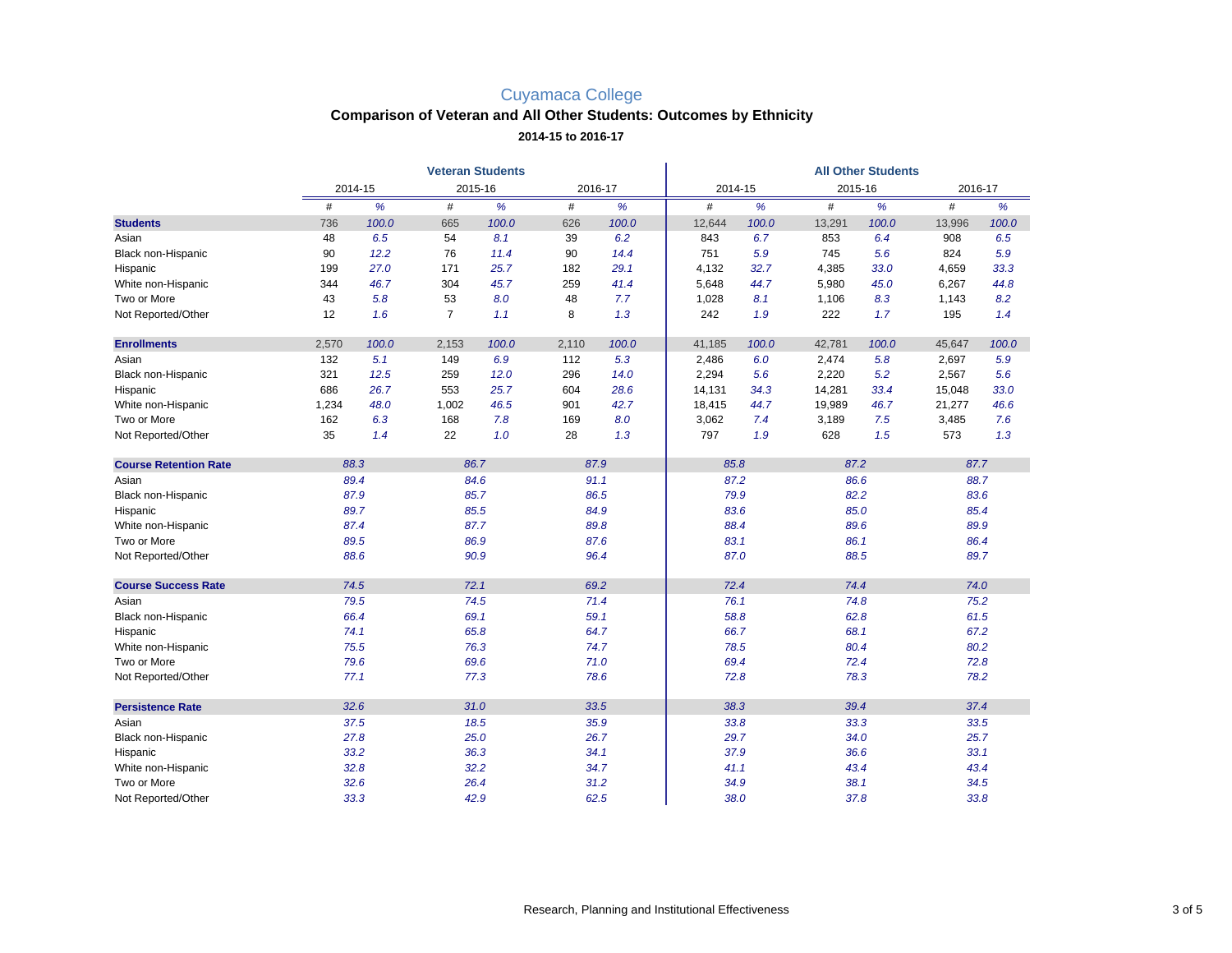| 2014-15<br>15.7<br>16.9<br>14.4<br>15.8<br>15.8<br>14.7<br>14.5 | 2015-16<br>16.0<br>16.7<br>14.6<br>15.6<br>16.6<br>14.9 | 2016-17<br>16.1<br>17.4<br>14.7<br>15.2<br>17.1<br>15.1 |
|-----------------------------------------------------------------|---------------------------------------------------------|---------------------------------------------------------|
|                                                                 |                                                         |                                                         |
|                                                                 |                                                         |                                                         |
|                                                                 |                                                         |                                                         |
|                                                                 |                                                         |                                                         |
|                                                                 |                                                         |                                                         |
|                                                                 |                                                         |                                                         |
|                                                                 |                                                         |                                                         |
|                                                                 |                                                         |                                                         |
|                                                                 | 13.7                                                    | 13.5                                                    |
|                                                                 |                                                         |                                                         |
| 11.9                                                            | 12.3                                                    | 12.4                                                    |
| 13.3                                                            | 12.9                                                    | 13.5                                                    |
| 9.1                                                             | 9.7                                                     | 9.9                                                     |
| 11.2                                                            | 11.1                                                    | 10.9                                                    |
| 12.8                                                            | 13.7                                                    | 14.0                                                    |
| 10.8                                                            | 11.4                                                    | 11.3                                                    |
| 10.9                                                            | 10.9                                                    | 10.8                                                    |
| 2.69                                                            | 2.75                                                    | 2.78                                                    |
| 2.84                                                            | 2.81                                                    | 2.86                                                    |
| 2.16                                                            | 2.32                                                    | 2.33                                                    |
| 2.45                                                            | 2.46                                                    | 2.53                                                    |
| 2.92                                                            | 3.00                                                    | 3.00                                                    |
| 2.65                                                            | 2.75                                                    | 2.76                                                    |
|                                                                 | 2.94                                                    | 3.06                                                    |
|                                                                 | 2.74                                                    |                                                         |